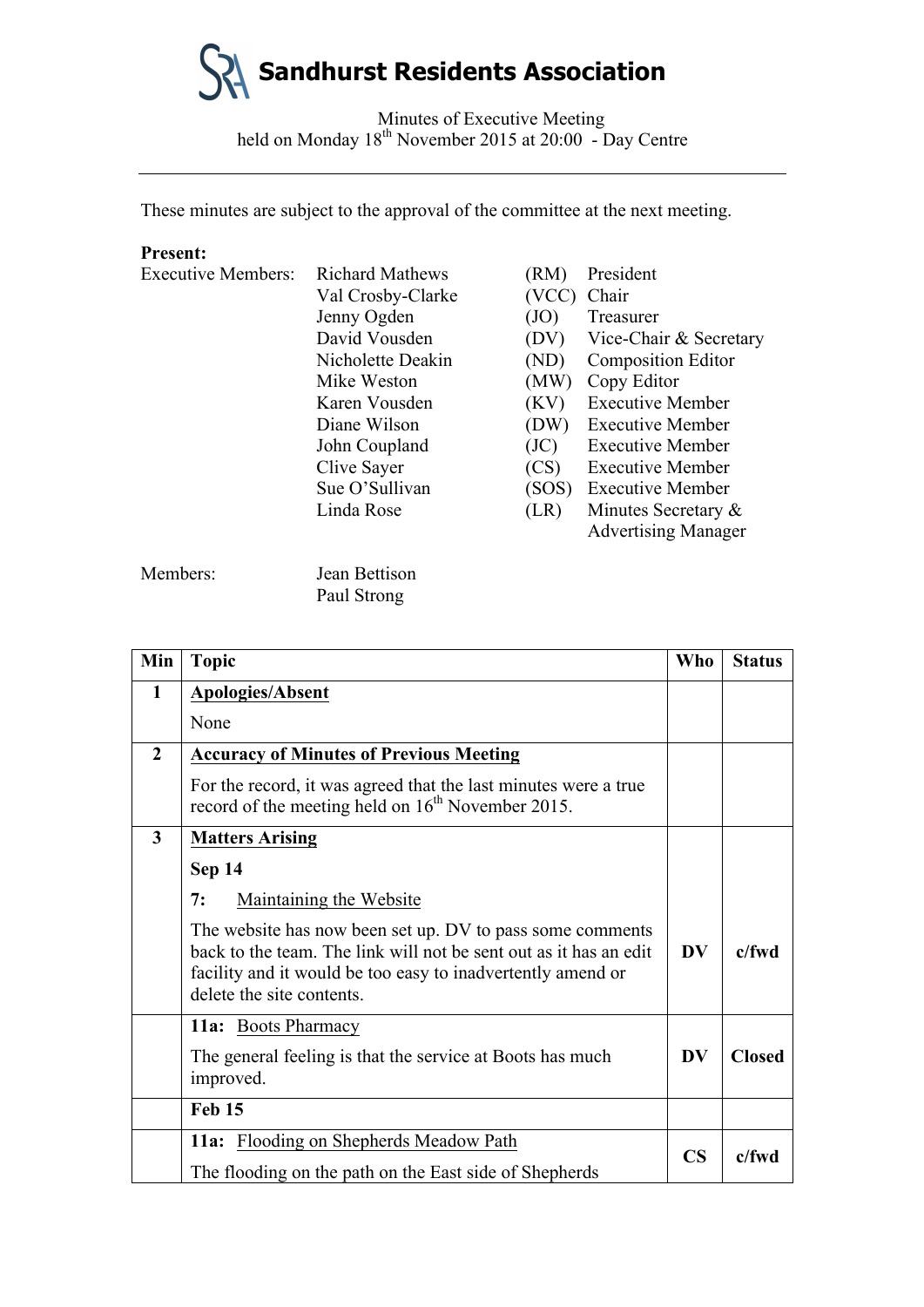**Sandhurst Residents Association**

### Minutes of Executive Meeting held on Monday 18<sup>th</sup> November 2015 at 20:00 - Day Centre

| Min | <b>Topic</b>                                                                                                                                                                                                                                                                                                                | <b>Who</b> | <b>Status</b> |
|-----|-----------------------------------------------------------------------------------------------------------------------------------------------------------------------------------------------------------------------------------------------------------------------------------------------------------------------------|------------|---------------|
|     | Meadow continues, and has worsened with the recent rainfall.                                                                                                                                                                                                                                                                |            |               |
|     | Repair work has yet to start.                                                                                                                                                                                                                                                                                               |            |               |
|     | <b>Jul 15</b>                                                                                                                                                                                                                                                                                                               |            |               |
|     | Recycling Stakeholder Group<br>8a:                                                                                                                                                                                                                                                                                          |            |               |
|     | The stakeholder group have not received information from<br>Re3 for some while. Paul Bettison offered to query this with<br>the Re3 chairwoman. No response has yet been received from<br>Re3. Jean Bettison will remind Paul Bettison to chase this.                                                                       | JC         | c/fwd         |
|     | Visit to Lakeside processing plant<br>$8b$ :                                                                                                                                                                                                                                                                                |            |               |
|     | Paul Bettison offered to arrange a visit to the Lakeside plant,<br>where waste is processed to produce 1/3 of the daily<br>electricity needs for Heathrow airport. Jean Bettison will<br>remind Paul Bettison to chase this                                                                                                 | JC         | $c$ /fwd      |
|     | <b>Nov 15</b>                                                                                                                                                                                                                                                                                                               |            |               |
|     | <b>BVCT</b> Membership<br><b>4a:</b>                                                                                                                                                                                                                                                                                        |            | <b>Closed</b> |
|     | The membership of the Blackwater Valley Conservation Trust<br>is due at a cost of £100.                                                                                                                                                                                                                                     | <b>JO</b>  |               |
|     | Proposed DV; Seconded RM; Carried unanimously.                                                                                                                                                                                                                                                                              |            |               |
|     | (MW abstained owing to a conflict of interests)                                                                                                                                                                                                                                                                             |            |               |
|     | Corps of Drums<br>5a:                                                                                                                                                                                                                                                                                                       |            |               |
|     | There has been a request for the replacement of the instrument<br>cases. The total for drums, glockenspiels and padded straps is<br>£2,029.02.                                                                                                                                                                              | <b>JO</b>  | <b>Closed</b> |
|     | Proposed DV; Seconded MW; Carried unanimously.                                                                                                                                                                                                                                                                              |            |               |
|     | (RM abstained owing to a conflict of interests)                                                                                                                                                                                                                                                                             |            |               |
|     | DAY Centre Shop<br><b>6a:</b>                                                                                                                                                                                                                                                                                               |            |               |
|     | An article from the Day Centre shop, with a photo of the new<br>counter, will be written for the next issue.                                                                                                                                                                                                                | <b>DV</b>  | c/fwd         |
|     | 11a: Pharmacy2U                                                                                                                                                                                                                                                                                                             |            |               |
|     | Several people have received mail from Pharmacy2U, a postal<br>service for repeat prescriptions. Questions were raised such as<br>how are these funded; can they be trusted; are they reliable?<br>Barbara Denning, chairman of the SOFPG is to be contacted<br>to ask if the SOPFG are aware and do they offer any advice. | LR         | $c$ /fwd      |
|     |                                                                                                                                                                                                                                                                                                                             |            |               |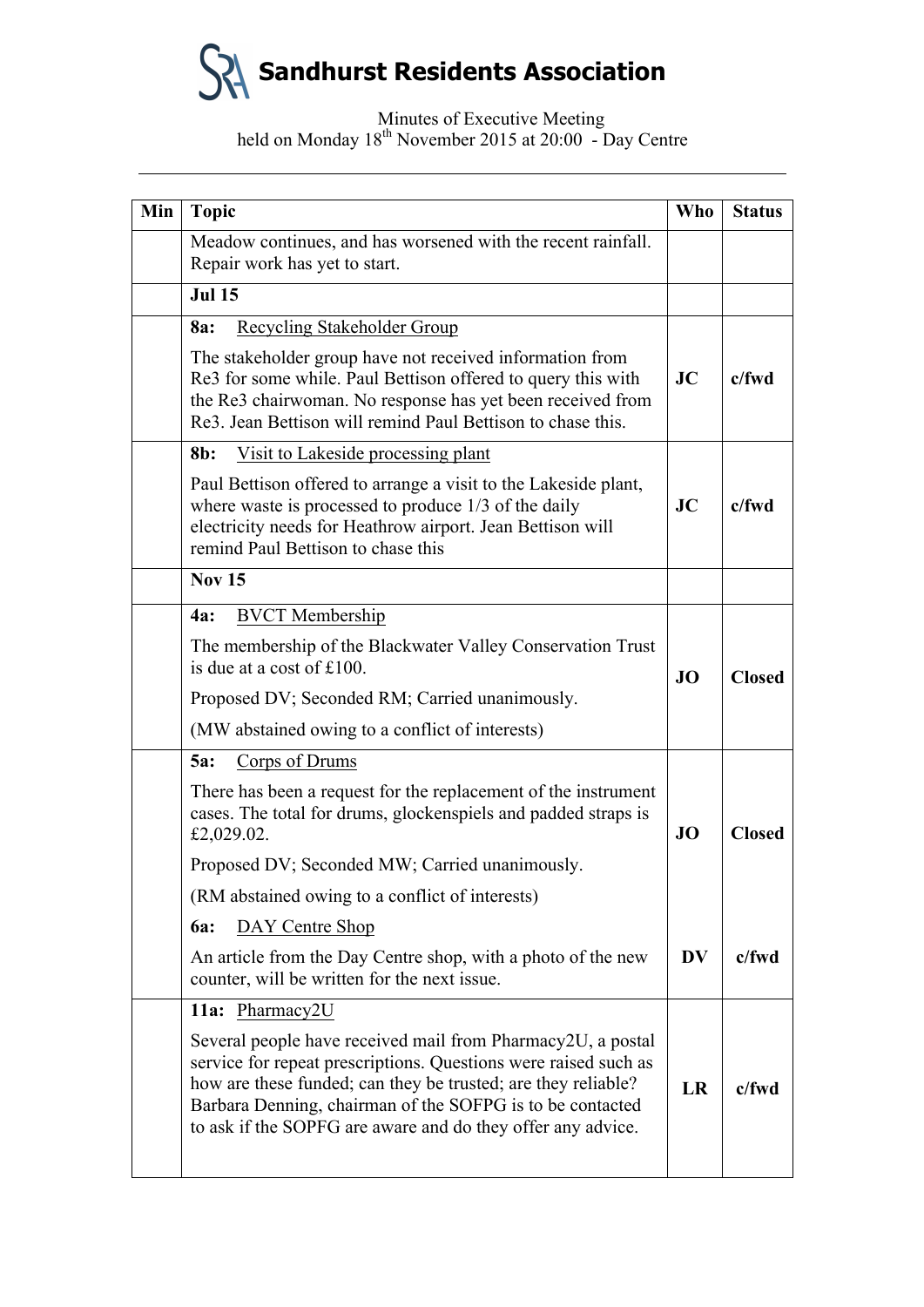**Sandhurst Residents Association**

Minutes of Executive Meeting held on Monday 18<sup>th</sup> November 2015 at 20:00 - Day Centre

| Min                     | <b>Topic</b>                                                                                                                                                                                                                                                                                                                                                                                                                                        | <b>Who</b> | <b>Status</b> |
|-------------------------|-----------------------------------------------------------------------------------------------------------------------------------------------------------------------------------------------------------------------------------------------------------------------------------------------------------------------------------------------------------------------------------------------------------------------------------------------------|------------|---------------|
|                         | 11b: Constitution                                                                                                                                                                                                                                                                                                                                                                                                                                   |            |               |
|                         | The constitution has not been reviewed for some years. This<br>will be looked at and any proposed changes circulated to the<br>committee for comment. A sub-committee of RM, VCC, DV,<br>DW and LR will create the new document for review.                                                                                                                                                                                                         | <b>LR</b>  | $c$ /fwd      |
|                         | 11c: Contact List                                                                                                                                                                                                                                                                                                                                                                                                                                   |            |               |
|                         | An updated contact list will be sent to the committee<br>members.                                                                                                                                                                                                                                                                                                                                                                                   | <b>DV</b>  | <b>Closed</b> |
| 11d                     | 11d: Land off Alford Close                                                                                                                                                                                                                                                                                                                                                                                                                          |            |               |
|                         | DV wrote to the architects of the proposed development<br>regarding the flood plan, and was promised a response in 2<br>days. Apologies were received from the Chairman that he had<br>been unable to attend the meeting, and that the residents'<br>concerns were not fully addressed. The Chairman will be<br>chased for a copy of his newsletter with an update, for<br>publication in the magazine. The building works are not yet<br>approved. | <b>DV</b>  | $c$ /fwd      |
| $\overline{\mathbf{4}}$ | <b>Treasurer's Report</b>                                                                                                                                                                                                                                                                                                                                                                                                                           |            |               |
|                         | Figures as at end of December 2015.                                                                                                                                                                                                                                                                                                                                                                                                                 |            |               |
|                         | <b>Current Account</b><br>£1,883.16                                                                                                                                                                                                                                                                                                                                                                                                                 |            |               |
|                         | Reserve Account<br>£31,899.01                                                                                                                                                                                                                                                                                                                                                                                                                       |            |               |
|                         | <b>Total</b><br>£33,782.17                                                                                                                                                                                                                                                                                                                                                                                                                          |            |               |
|                         | Income from advertisers in the March edition will total<br>£1,900.                                                                                                                                                                                                                                                                                                                                                                                  |            |               |
|                         | An expenses claim of £22.85 for postage and stationery was<br>submitted.                                                                                                                                                                                                                                                                                                                                                                            |            |               |
| 5                       | <b>Donations</b>                                                                                                                                                                                                                                                                                                                                                                                                                                    |            |               |
|                         | 2 <sup>nd</sup> Sandhurst Scout Group.                                                                                                                                                                                                                                                                                                                                                                                                              |            |               |
|                         | The group are celebrating the 90 year anniversary in 2016 and<br>want to advertise the event by way of an article in the<br>magazine. They have been told to contact MW.                                                                                                                                                                                                                                                                            |            |               |
| 5a                      | The scout group also want to replace their fire doors at a cost<br>of £2,000. They have raised £568 so far. They will be<br>contacted to find out how many doors they are replacing, and<br>if they have approached the Scout Headquarters for assistance.                                                                                                                                                                                          | <b>JO</b>  |               |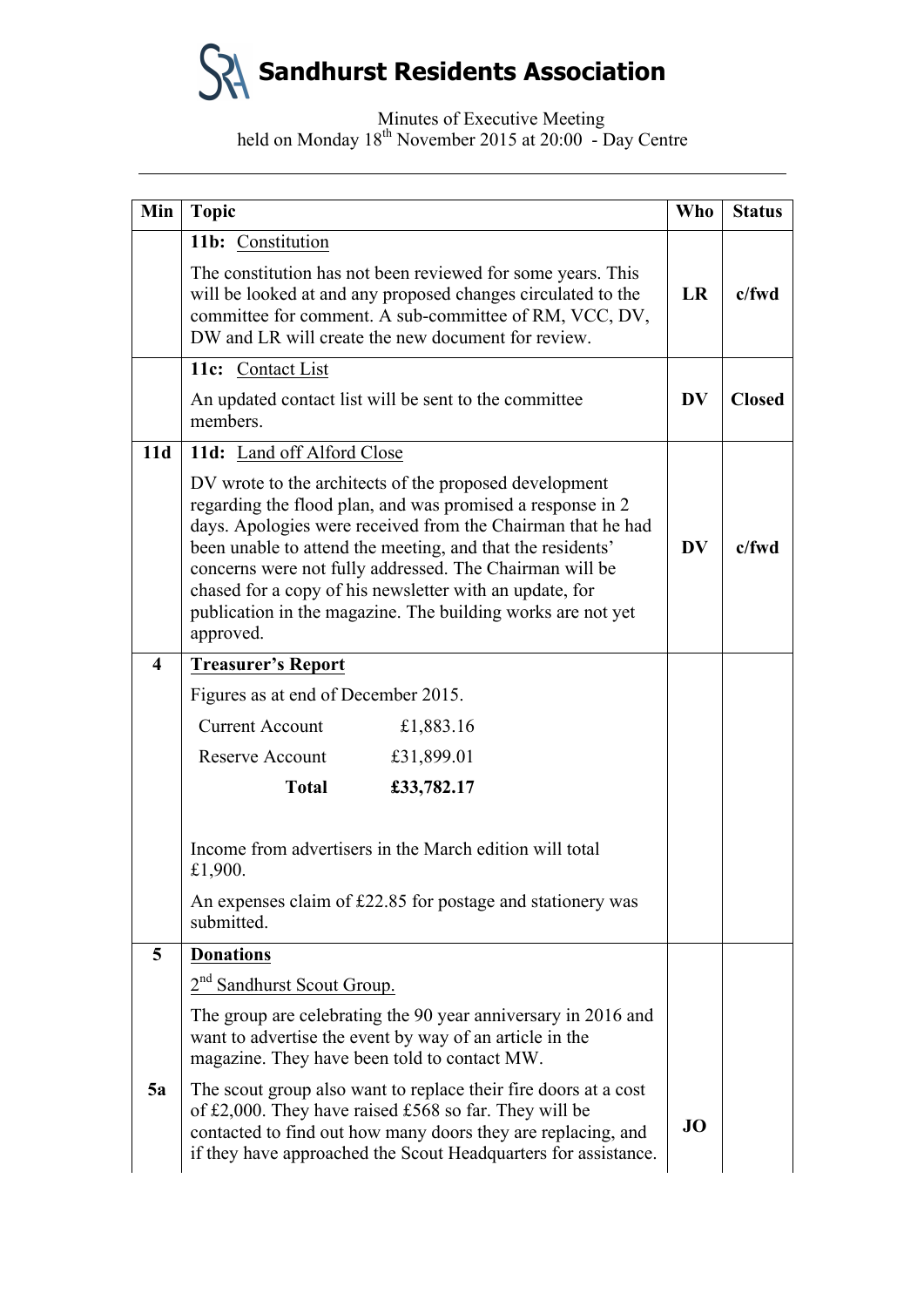**Sandhurst Residents Association**

# Minutes of Executive Meeting held on Monday 18<sup>th</sup> November 2015 at 20:00 - Day Centre

| Min            | <b>Topic</b>                                                                                                                                                                                                                            | <b>Who</b> | <b>Status</b> |
|----------------|-----------------------------------------------------------------------------------------------------------------------------------------------------------------------------------------------------------------------------------------|------------|---------------|
| 5 <sub>b</sub> | St. Michael's Primary School are rebuilding the Wendy House<br>area in the playground, which needs a new roof. Parents will<br>carry out the labour, but they need assistance with the cost of<br>materials, which amounts to $£1,200.$ | <b>JO</b>  |               |
|                | Donation of £500.00 was proposed by DW, seconded by SOS<br>and carried unanimously. The school will be asked for a<br>magazine article and photo on completion.                                                                         |            |               |
| 6              | <b>Magazine</b>                                                                                                                                                                                                                         |            |               |
|                | Pictures are being selected for the March cover – probably the<br>one of the geese.                                                                                                                                                     |            |               |
|                | All the delivery routes are covered.                                                                                                                                                                                                    |            |               |
|                | 25 advert renewals were invoiced for March, of which 24 have<br>accepted and 1 declined to continue.                                                                                                                                    |            |               |
|                | The committee thanked LR for taking over the advertising role<br>at short notice.                                                                                                                                                       |            |               |
| 6a             | The spare 1/2 page in the magazine will be used for<br>advertising the AGM                                                                                                                                                              | LR         |               |
| 7              | Website                                                                                                                                                                                                                                 |            |               |
|                | Nothing to report                                                                                                                                                                                                                       |            |               |
| 8              | <b>Recycling</b>                                                                                                                                                                                                                        |            |               |
|                | The recycling area at Sainsbury's Watchmoor Park takes all<br>types of plastic.                                                                                                                                                         |            |               |
| 9              | <b>Projects</b>                                                                                                                                                                                                                         |            |               |
|                | Nothing to report                                                                                                                                                                                                                       |            |               |
| 10             | Planning                                                                                                                                                                                                                                |            |               |
| 10a            | Send the link and instructions to the BFBC planning website<br>to committee members.                                                                                                                                                    | LR         |               |
| 11             | AOB:                                                                                                                                                                                                                                    |            |               |
|                | The new Tesco opens on $26th$ January. There are 11 parking<br>places and deliveries to the store will be done by medium<br>sized vans.                                                                                                 |            |               |
|                | The meeting closed at 20:50.                                                                                                                                                                                                            |            |               |
|                |                                                                                                                                                                                                                                         |            |               |